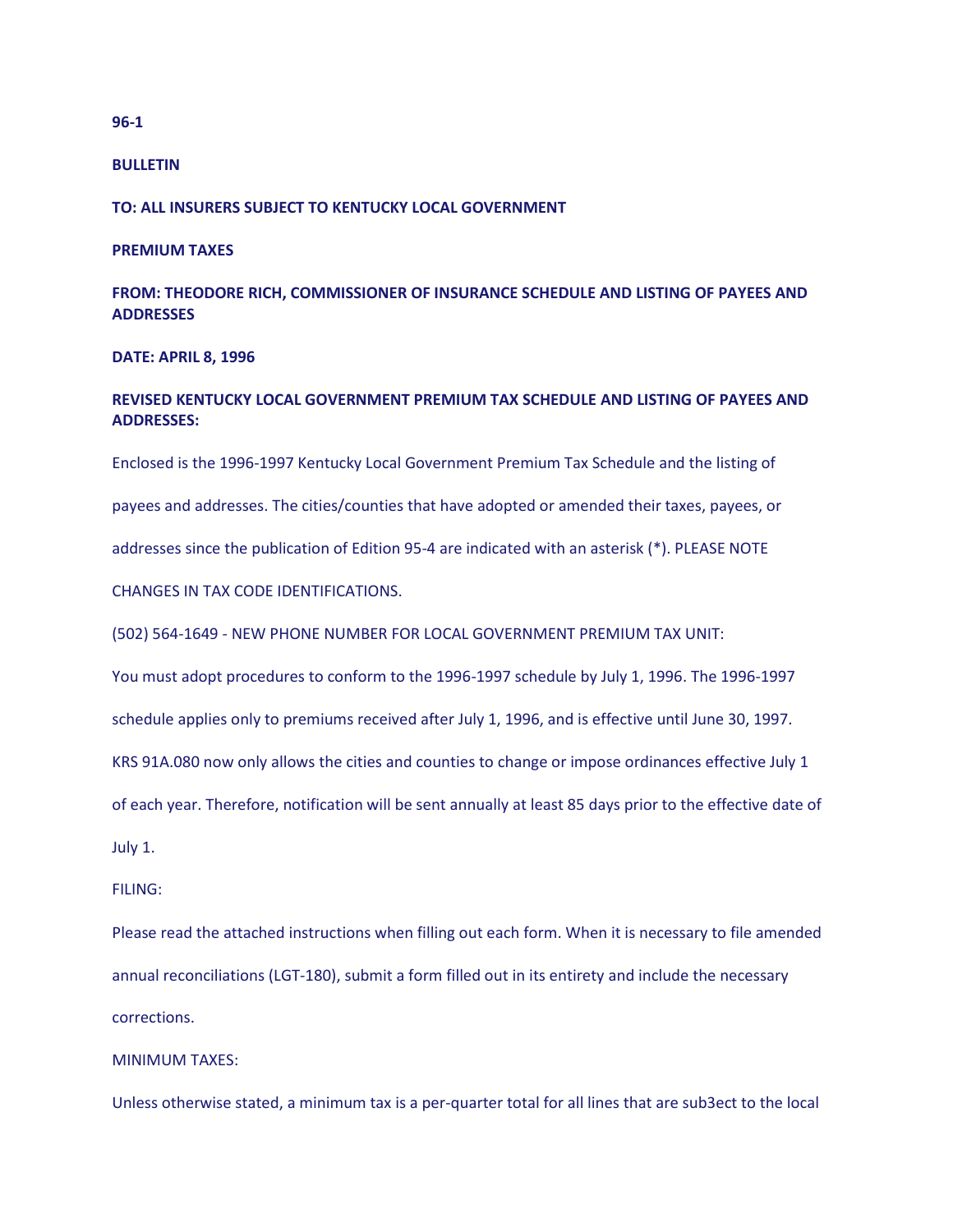government premium tax in that municipality. Whenever there is a tax liability for a quarter, the company must pay at least the listed minimum amount to the city/county. The company would collect the tax due from the policyholders, and if that amount is below the listed minimum, the company would pay the additional amount to meet the minimum.

1992 AMENDMENT TO KRS 91A.080:

Effective July 14, 1992, KRS 91A.080 was amended regarding the collection and payment of these taxes. The insurer must use the tax rate effective on the first day of the policy term. When an insurer collects a premium as a result of a change in the policy during the policy term, the tax rate used shall be the rate in effect on the effective date of the policy change. As to return of premiums to policyholders, KRS 91A.080 now specifies that the tax on the unearned premium shall be returned to the policyholder at the same rate at which the tax was collected and shall be taken as a credit by the insurer on its next quarterly report to the local government. When reporting returned premiums on the annual reconciliation (LGT-140), if the tax rate of the returned premium is different from the tax rate of the quarter in which it was returned, the returned premiums and the rate at which they were returned must be listed as a separate line item.

# TAX INTEREST RATE:

KRS 91A.080 (9) provides that any Kentucky Local Government Premium Tax not paid on or before the due date shall bear interest from the date the tax is due until paid at the tax interest rate prescribed by the Kentucky Revenue Cabinet. In November 1995 the Kentucky Revenue Cabinet established the annual interest rate for 1996 at 9%. Any taxes not paid 30 days after the end of each calendar quarter must include this interest penalty. Please call the Local Government Premium Tax Unit for the proper rate. when applicable.

## ZIP CODES:

Zip codes cannot be used to determine the tax liability. Pursuant to KRS 91A.080 and The Important